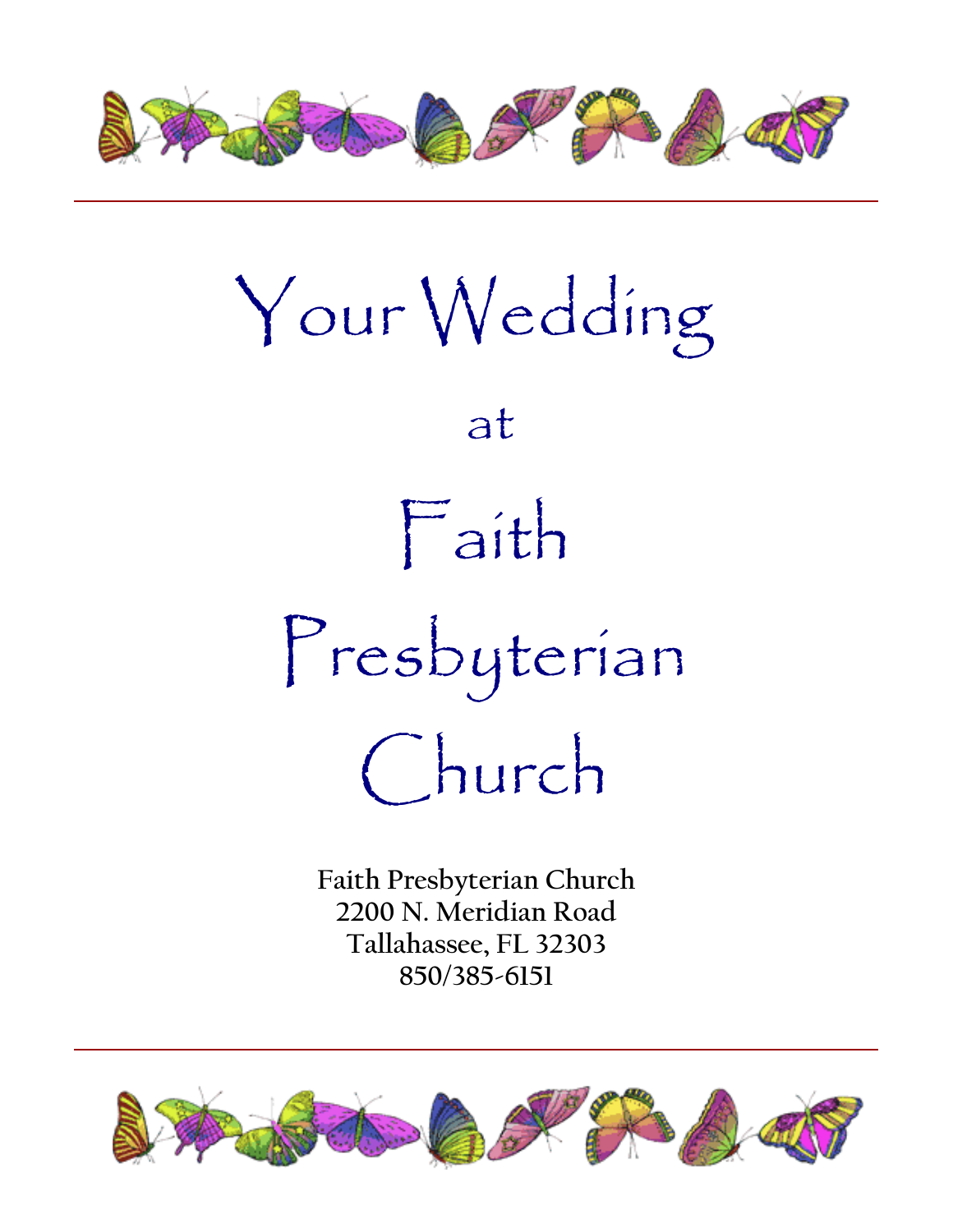# **INFORMATION FOR WEDDINGS AND RECEPTIONS AT FAITH PRESBYTERIAN CHURCH**

Your marriage is a sacred undertaking. It is a happy social occasion, but its social importance is only secondary to its spiritual significance. It is a Biblical Ordinance enacted in the setting of a service of Divine Worship. It is the uniting of two people, traditionally a man and a woman under the blessing of Almighty God. According to THE BOOK OF ORDER:

Marriage is a gift God has given to all humankind for the well-being of the entire human family. Marriage involves a unique commitment between two people, traditionally a man and a woman, to love and support each other for the rest of their lives. The sacrificial love that unites the couple sustains them as faithful and responsible members of the church and the wider community.

In civil law, marriage is a contract that recognizes the rights and obligations of the married couple in society. In the Reformed tradition, marriage is also a covenant in which God has an active part, and which the community of faith publicly witnesses and acknowledges.

If they meet the requirements of the civil jurisdiction in which they intend to marry, a couple may request that a service of Christian marriage be conducted by a teach elder in the Presbyterian Church (U.S.A.) who is authorized, though not required, to act as an agent of the civil jurisdiction in recording the marriage contract. A couple requesting a service of Christian marriage shall receive instruction from the teaching elder, who may agree to the couple's request only if, in the judgment of the teaching elder, the couple demonstrates sufficient understanding of the nature of the marriage covenant and commitment to living their lives together according to its values. In making this decision, the teaching elder may seek the counsel of [the Worship & Music Committee and] the session, which has authority to permit or deny the use of church property for a marriage service.

The marriage service shall be conducted in a manner appropriate to this covenant and to the forms of Reformed worship, under the direction of the teaching elder and the supervision of [the Worship & Music Committee and] the session. In a service of marriage, the couple marry each other by exchanging mutual promises. The teaching elder witnesses the couple's promises and pronounces God's blessing upon their union. The community of faith pleges to support the couple in upholding their promises; prayers may be offered for the couple, for the communities that support them, and for all who seek to live in faithfulness.

We are happy that Faith Presbyterian Church can serve you at this important time. The sanctuary and other facilities at Faith are available only to church members and their families.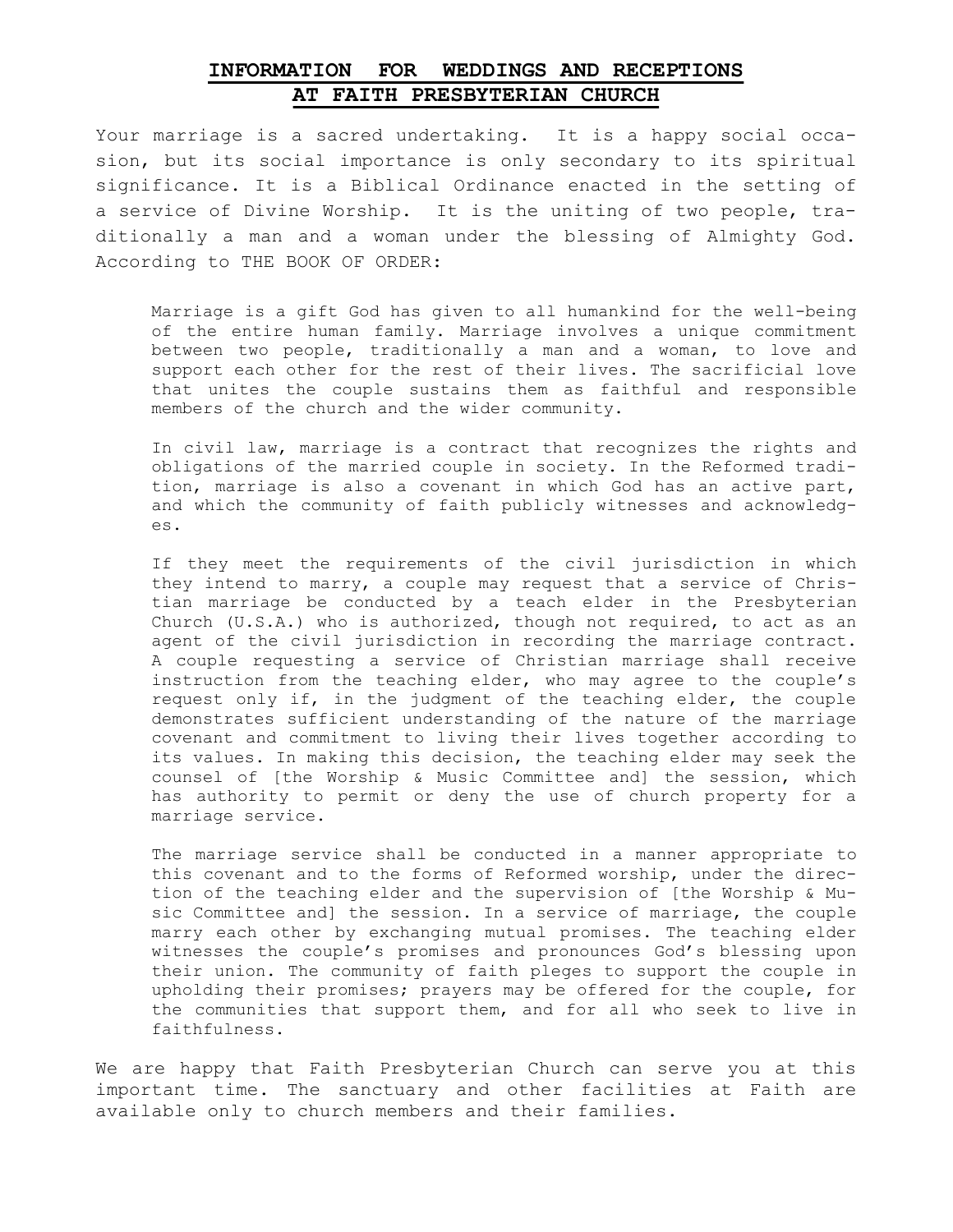Certain procedures, based upon our long experience, have been approved by the session of Faith as helpful guides to the success of your wedding. In order to serve you most effectively, we ask that you, and all those involved in the wedding, please comply.

### *Reservations*

Before your wedding date is set, it must be cleared with the church office for use of the Sanctuary, the Fellowship Hall or the Parlor, and approved by the teaching elder, Worship & Music Committion, and session. The Sanctuary seats approximately 750. (Weddings normally are not scheduled on Sundays, during Holy Week, or the weekend before or after Christmas and Easter.)

# *The Role of the Minister and Session*

It is assumed that one of the ministers of Faith Presbyterian Church shall have the privilege of officiating at all weddings in its Sanctuary. In cases where the principals of the wedding desire another minister to participate in the ceremony, this shall be discussed with the officiating minister who then will invite the visiting minister to participate in the ceremony and determine his\her role in it.

If the teaching elder of Faith recommends the marriage take place, this recommendation is sent to the Worship & Music Committee and the Session for action in accordance with the Church Policy & Procedures Manual, Chapter VII (Santuary Events).

## *The Role of the Wedding Director*

Although you may be using the services of a wedding consultant, Faith Presbyterian has wedding coordinators who direct all weddings. The bride will be contacted by the Pastor's Assistant, and appropriate meetings will be scheduled prior to the wedding date.

#### *Wedding Music*

One of the most important decisions you will make about your wedding is the choice of music. In worship here at Faith Presbyterian Church, music helps to praise and glorify God and to express the faith of the Christian community and the Christian family.

Your wedding is also a worship service - therefore, its music should focus on this. Secular music is not appropriate for this type service.

Traditionally, there have been such songs as "Because", "I Love You Truly", "Oh Promise Me", etc., that have been a part of many weddings. These songs do not glorify God and the Christian faith. They are romantic love songs and are out of place in a worship service. This also applies to many contemporary love songs.

When choosing your music for the wedding, ask yourself if the music can be used for the morning worship service. **Remember: the music is to glorify God, to celebrate the Christian marriage and express the faith of the participants.**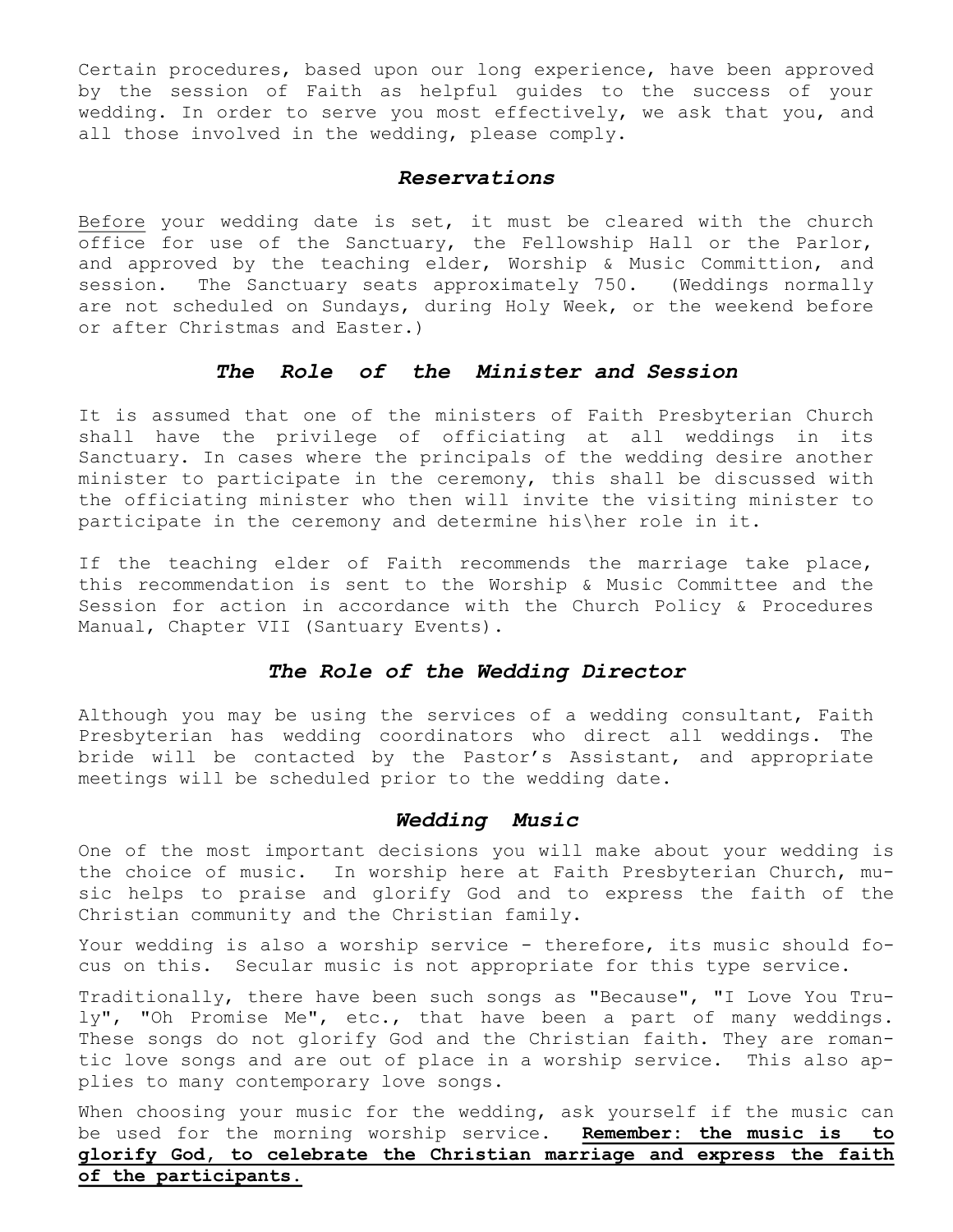## *Procedures*

The selection of music for the wedding service should maintain the highest dignity in glorifying God. With that in mind, **the wedding couple must contact the Organist to discuss the wedding music.** The church organist should be contacted and secured as soon as the wedding is scheduled with the church office. The wedding couple will meet at least once with the organist prior to the wedding rehearsal. The organist will help the couple choose musical selections which, while subjectve, reflect theological integrity and musical excellence. **No pre-recorded or taped music is allowed.** The couple should meet with the organist no later than two weeks prior to the wedding for traditional music and four weeks prior if they are considering instrumentalists or anything unusual.

### *Guest Musicians*

Ordinarily the church organist plays for all weddings. Exceptions to this rule are granted only if the guest organist has had sufficient training on the pipe organ and is approved by the Director of Music, the church organist and the minister.

Should the wedding couple desire instrumentalists or vocalists, the Director of Music and the organist can help suggest qualified musicians and appropriate selections. When considering guest musicians, it is best to make the arrangements as early as possible.

# *Photographers*

**No photographs will be permitted during the ceremony, except from the balcony, either by professional photographers, family members or others.** The taking of pictures violates the sacredness of this service of worship. It is suggested that as many pictures as possible be taken before the service. The pastors will cooperate in simulating any part of the service for photographing immediately after the service. The processional and recessional may be photographed only from the narthex. The church reserves the right to exclude photographers who fail to observe these rules. It is important that the party arranging for the wedding give the photographer and videographer the church's policy regarding photography.

**Information should also be provided to friends and family who are taking pictures unofficially.** (Videotaping during the service is acceptable from the balcony only, however, an unmanned camera may be placed in a concealed position in the Chancel.)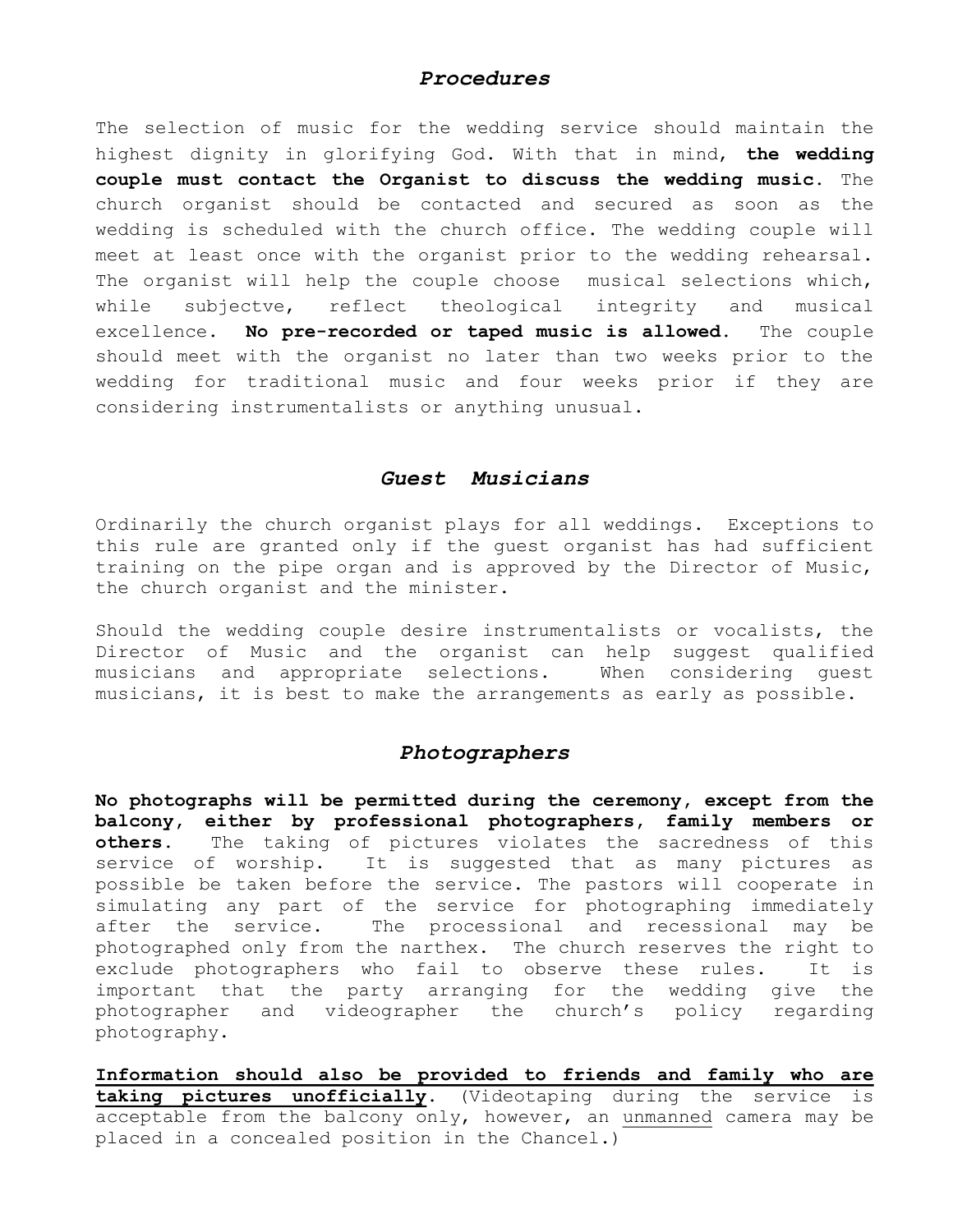## **Receptions**

The Fellowship Hall, Courtyard and Kitchen are available for receptions. The use of these facilities should be scheduled through the Pastor's Assistant when the wedding date is secured.

An approved and engaged caterer is expected to confer with the Pastor's Assistant well in advance of the wedding. We reserve the privilege of approval or disapproval of such caterers.

Items available for Receptions:

- 1. Punch bowls (1), cups (200 glass)
- 2. Regular church china (white) and stainless steel flatware.
- 3. Folding tables (6 ft. & 8 ft.)such as are used for serving church suppers.

## *Intoxicants*

All members of the wedding party shall abstain from the use of intoxicants prior to the wedding and rehearsal. The pastor has the right to refuse to officiate at a ceremony should this provision be disregarded. **NO alcoholic beverages shall be served on church property.**

#### *Smoking*

Smoking in any church building is prohibited.

# *Bride's Dressing Rooms (Parlor)*

The Katherine Gramling Memorial Parlor is available for the one member of the wedding couple, traditional the bride and her attendants, before the wedding. Since Faith Presbyterian Church disclaims any responsibility for the loss of personal items, it is advisable that valuables are not left in the room. We provide a full length mirror and hanging rack.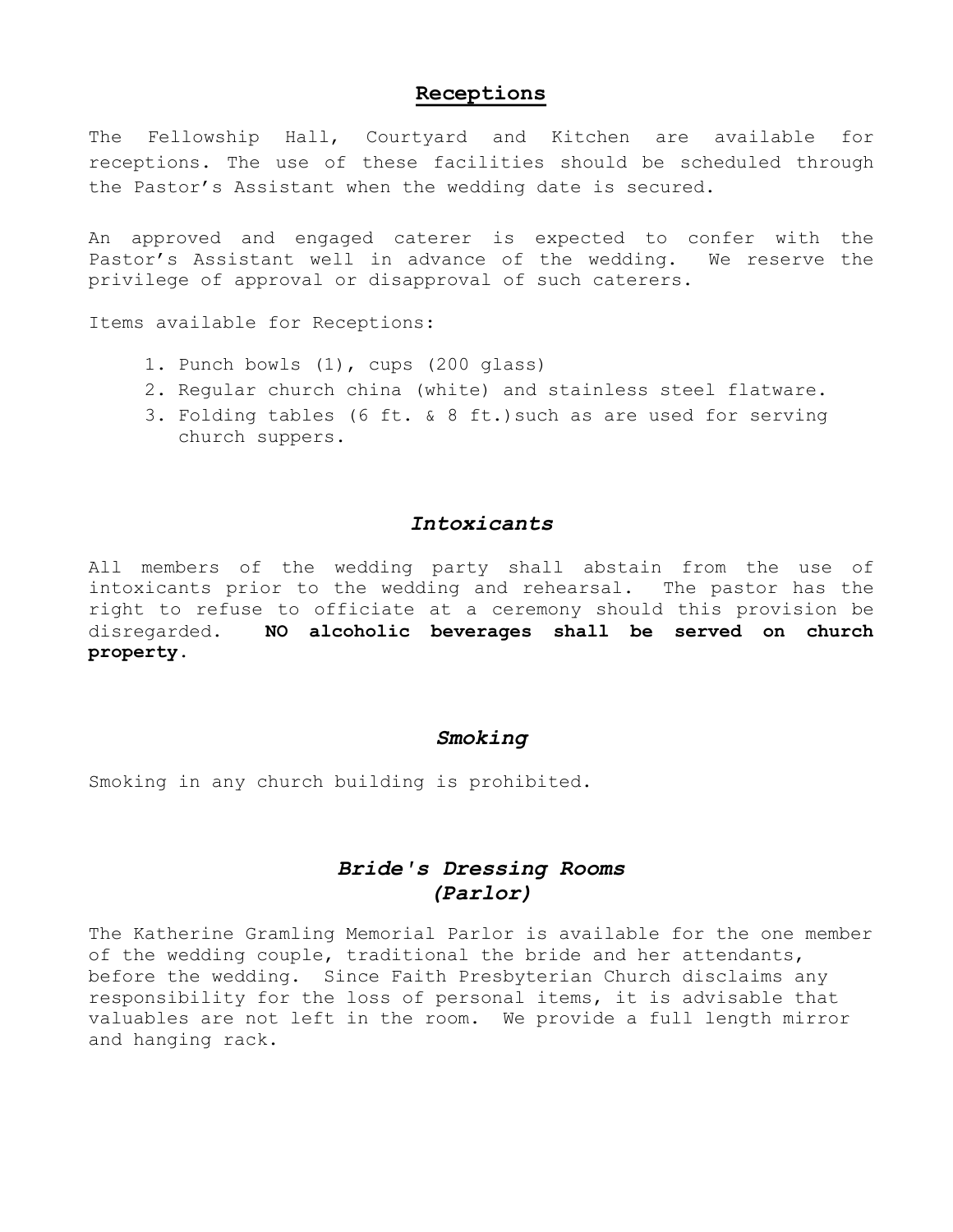### *Use of Rice and Bird Seed*

No rice shall be thrown. Bird seed may be thrown outside and away from the entrance to the building only. Bird seed on the walkways creates a safety hazard especially on steps. Departures are encouraged across grass areas. Bird seed may not be passed out within the building and once the bird seed is thrown, the wedding party may not re-enter the building. A fee of \$25 shall be charged to the person or persons who contracted for the use of the church for the wedding if bird seed is scattered on the floors or steps of the buildings).

## *Parking*

Faith Presbyterian Church is fortunate to have ample paved parking on the church grounds, therefore, it is asked that you do not park on the grassy and landscaped areas.

# *Childcare/Nursery*

For liability reasons, no child care will be provided for any weddingrelated activities on church property.

# *Rules for Decorating*

We believe that our Sanctuary is unusually well arranged and appointed for beautiful and religiously meaningful wedding ceremonies. Christian art, symbolism and chancel appointments all combine to provide an adequate and reverent setting for your wedding. Sacristy committee members are available to help suggest ways in which the sanctuary can be decorated simply and appropriately should you need assistance.

**No flower arrangements are allowed on the Communion table.** It is suggested that the flowers be limited to those in the two vases on the flower pedestals. Additional flowers, ferns, etc. may be used if they in no way obscure the view of the altar. (No artificial flowers are permitted). Living arrangements are a symbol of the living Christ and appropriate for a worship service. In view of the appointments of our chancel, excessive use of floral decoration is not in order. Flower liners, but **not the containers**, may be taken from the church for the purpose of arranging the flowers. It is suggested that arrangements be a minimum of 36" tall to be effective from the back of the Sanctuary.

Potted palms or greenery as well as containers of flowers set on the carpet must be placed on protective waterproof saucers so that no dampness seeps through.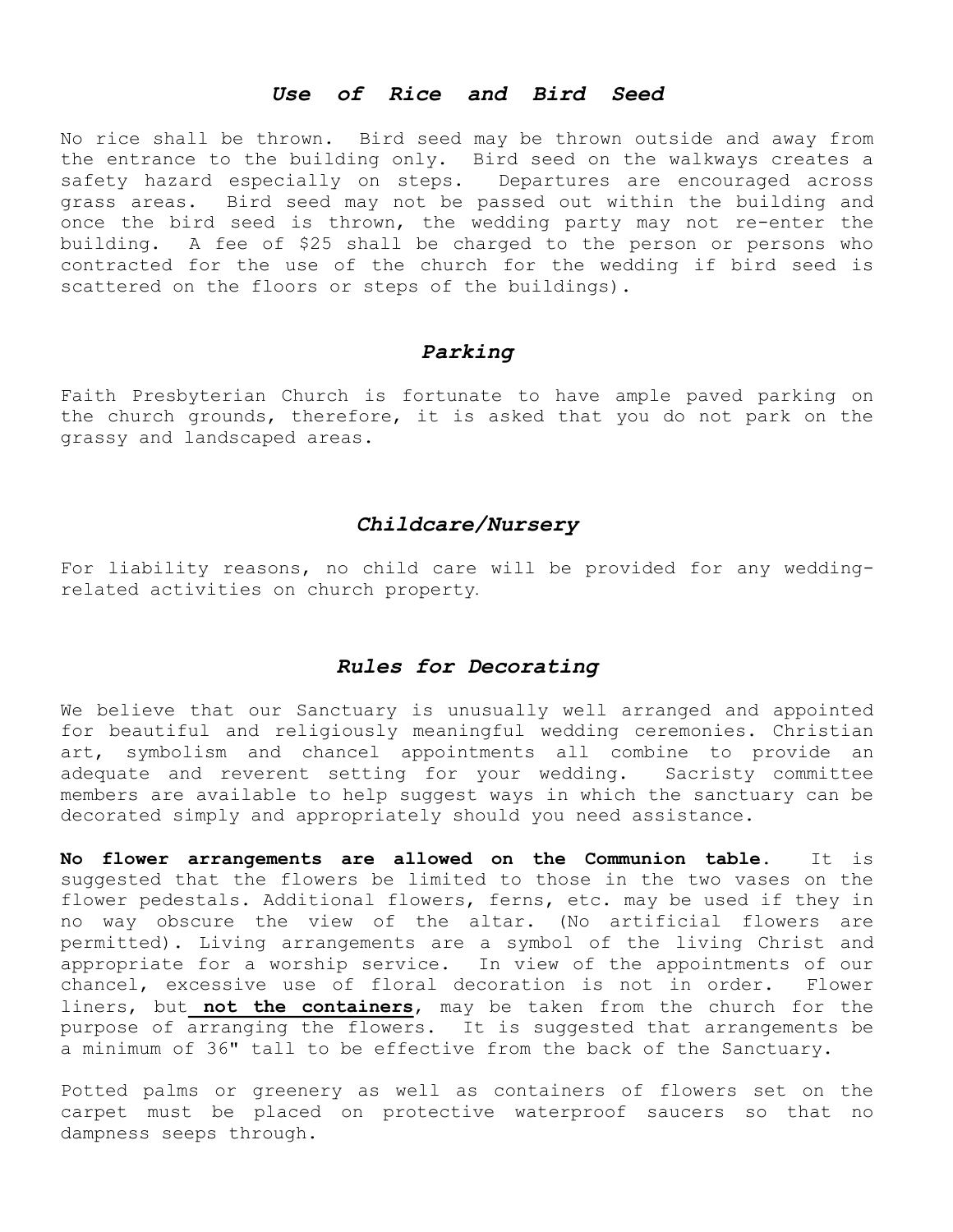Since the Chancel and aisles are carpeted, it is suggested that no aisle cloth be used. (Since such cloths were originally used to protect the bride's train on stone and wood floors, it is pointed out that on a clean, carpeted floor, such cloths are not only unnecessary, but actually detract from the beauty of the Sanctuary and can be a safety hazard from tripping on the cloth.) Fresh flower petals cannot be strewn in the aisles as they stain the carpet. Silk petals may be used.

No article of furnishing shall be moved out of its place. The Guest Book may be placed in the narthex on the lectern or on a small table. No tacks, nails, pins, screws or any other object shall be driven into walls, floors, pews or other furnishings. No use of adhesive material is permitted on the walls, pews, brass candle holders, carpets or other furnishings. Any damage done to the furniture or furnishings shall be repaired to the satisfaction of the church by the party responsible. **Persons having Saturday weddings in the Sanctuary must make plans to leave the flowers for the Sunday morning worship services as a way of sharing the event with the congregation.** This should be coordinated with the Pastor's Assistant. An appropriate acknowledgment will be placed in the church bulletin. All church property will be removed by the Sexton. All other decorations, except the altar flowers remaining for the Sunday services, should be removed promptly after the ceremony by the wedding party or its florist or designee. The church can take no responsibility for decorations or equipment left in the church after the wedding. Flowers from the Sunday services may be picked up Monday morning by the family or they will be delivered to the hospital or homebound by the Sacristy Committee. Please let the Pastor's Assistant know if you plan to pick up the flowers.

Chase tapers and dripless candles are provided for all candelabra and candle holders. **No candles other than these are permitted.**

The following items are available for your use: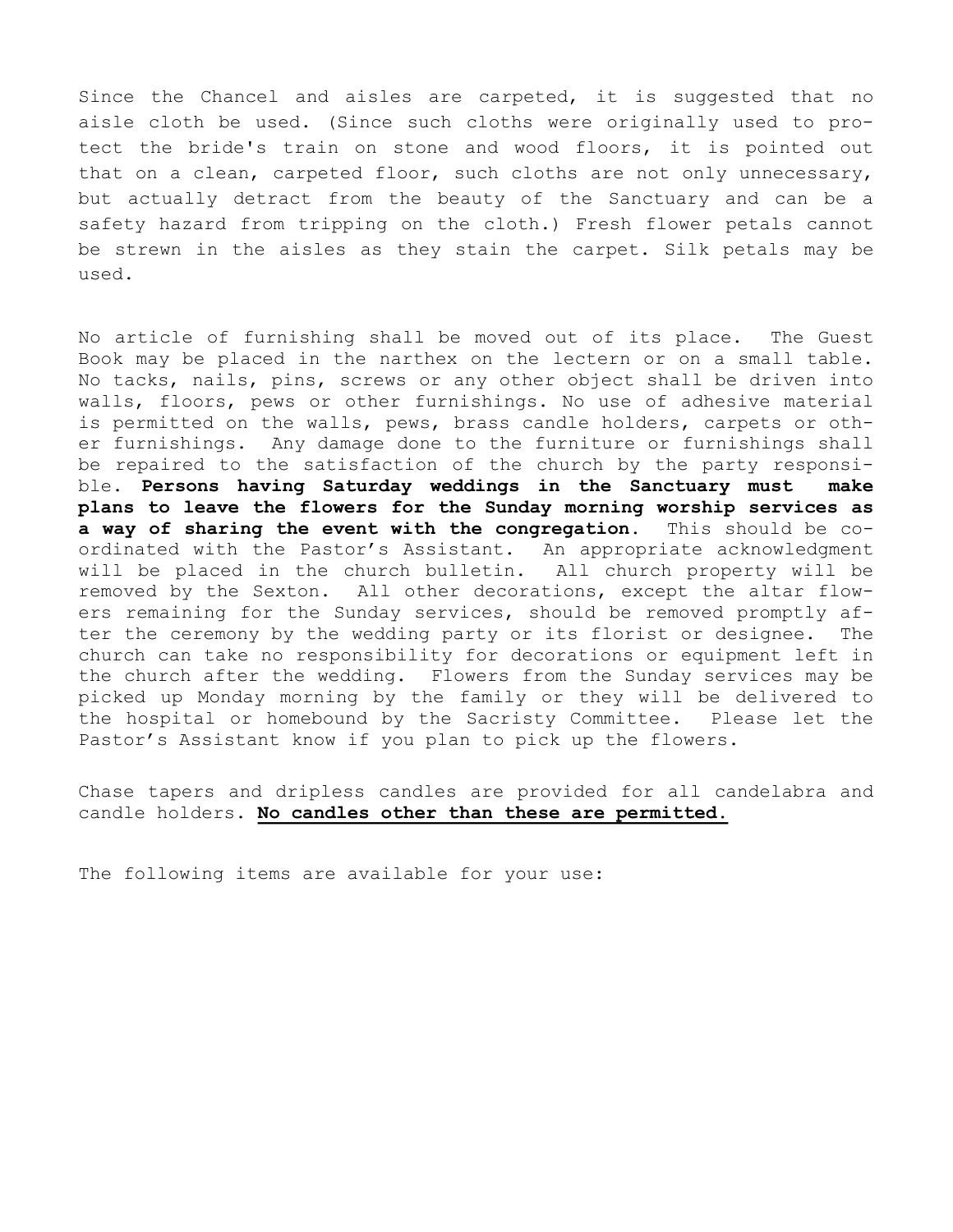- 1. Tall 7 branch brass floor candelabra (2) Short 7 branch candelabra (2) Short single candelabra (2)
- 2. Pew candle holders (12)
- 3. Brass candle lighters/snuffers (2)
- 4. Brass urn-shaped containers for flowers (2)
- 5. Tall brass straight containers for flowers (2)
- 6. Wooden pedestals 2 pairs (4)- different heights
- 7. Kneeling bench
- 8. Linen kneeling bench cover trimmed with off-white lace

The items used for the wedding will be placed in the sanctuary by a staff member or Sacristy representative.

Please instruct the florist to set up a delivery time for the flowers with the Pastor's Assistant.

### *Flower Room*

The flower room can be opened for you or your florist if necessary. Arrangements must be made for this service with the Pastor's Assistant. Any and all items brought into the flower room should be taken out when decorating is completed. If tables, tools, or supplies are used from the room, please return them to the space provided. Unused or leftover materials should be taken away immediately or bagged with special instructions as to the disposition. The room should be clean and ready for use at all times.

Under no circumstances may church property (candle or flower containers, stands, etc.) be removed from the church premises.

## *Air Conditioning*

This service is provided without additional cost. When requested by florists or family to operate air conditioning longer than three hours for preservation of flowers, we reserve the right to make an additional charge.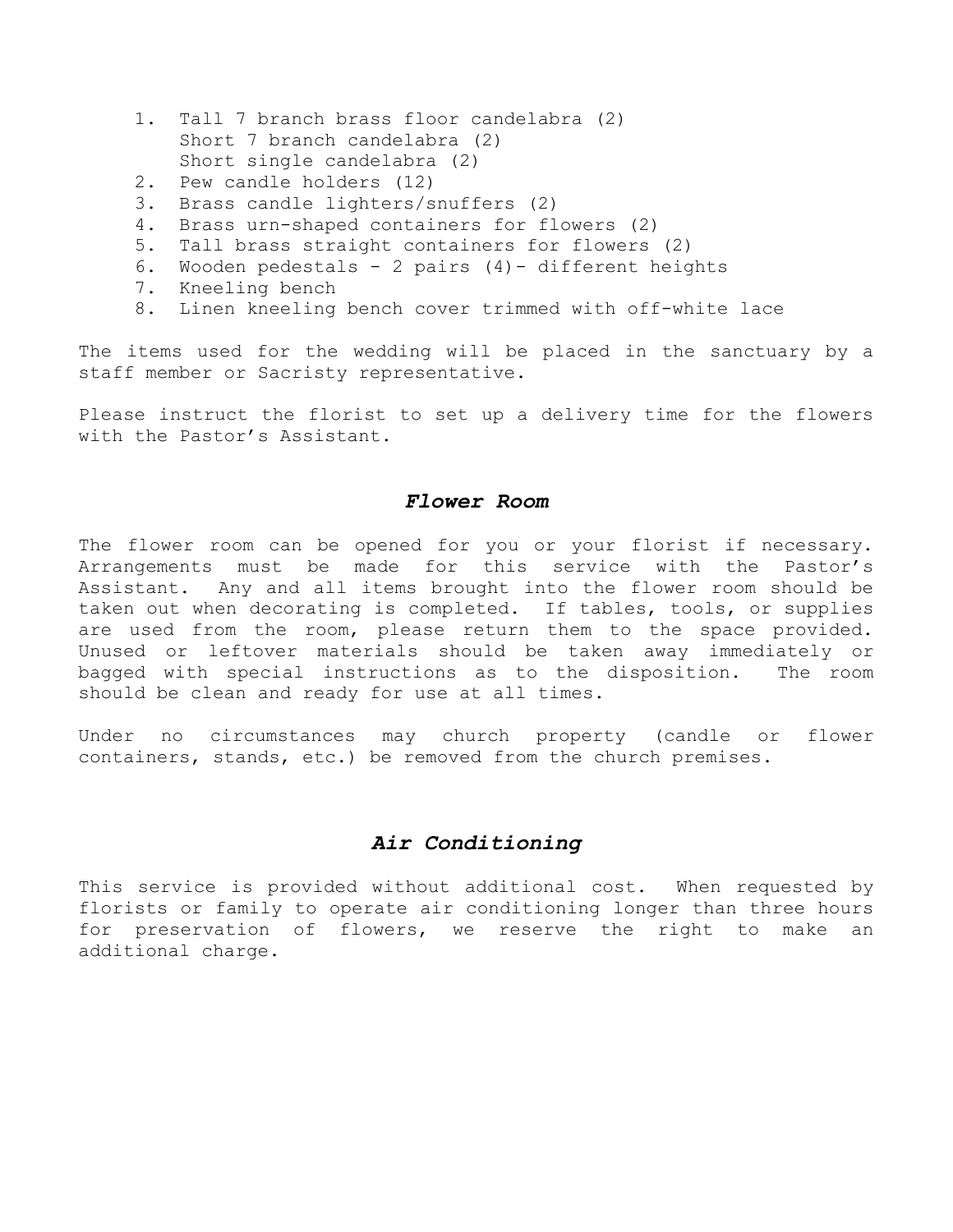## *Financial Costs of Your Wedding*

You will have discovered that a large formal church wedding and reception are quite expensive. Among these expenses are certain charges the church must make simply to meet our costs of building maintenance, utilities and custodial care. Our Session has approved a schedule of charges for church use for church member families **(must join church at least 6 months before the scheduled service).** Our own custodian must be employed to see that all rooms are clean and in proper order.

#### *Church Members or Their Families*

For Faith Church member families the following charges are made for actual expenses. **These and the custodial fees are due 2 weeks prior to the wedding**.

| Sanctuary Wedding  | \$400.00 |
|--------------------|----------|
| Parlor Wedding     | 325.00   |
| Organist           | 150.00   |
| Sexton (Sanctuary) | 100.00   |
| Sexton (Reception) | 50.00    |
| Fellowship Hall    | 75.00    |
| Kitchen            | 65.00    |
|                    |          |
| Deposit            | 40.00    |

**(Due at time wedding is scheduled on church calendar)**

NOTE: If the sexton is required longer than stated times, appropriate overtime charges will be billed at \$15.00 per hour. This is referred to Buildings and Grounds.

Checks are to be made out to Faith Presbyterian Church for all fees except for Organist and Sexton, which are to be payable to those persons individually.

If sound technician or additional services are required of the organist, those persons will negotiate the fees.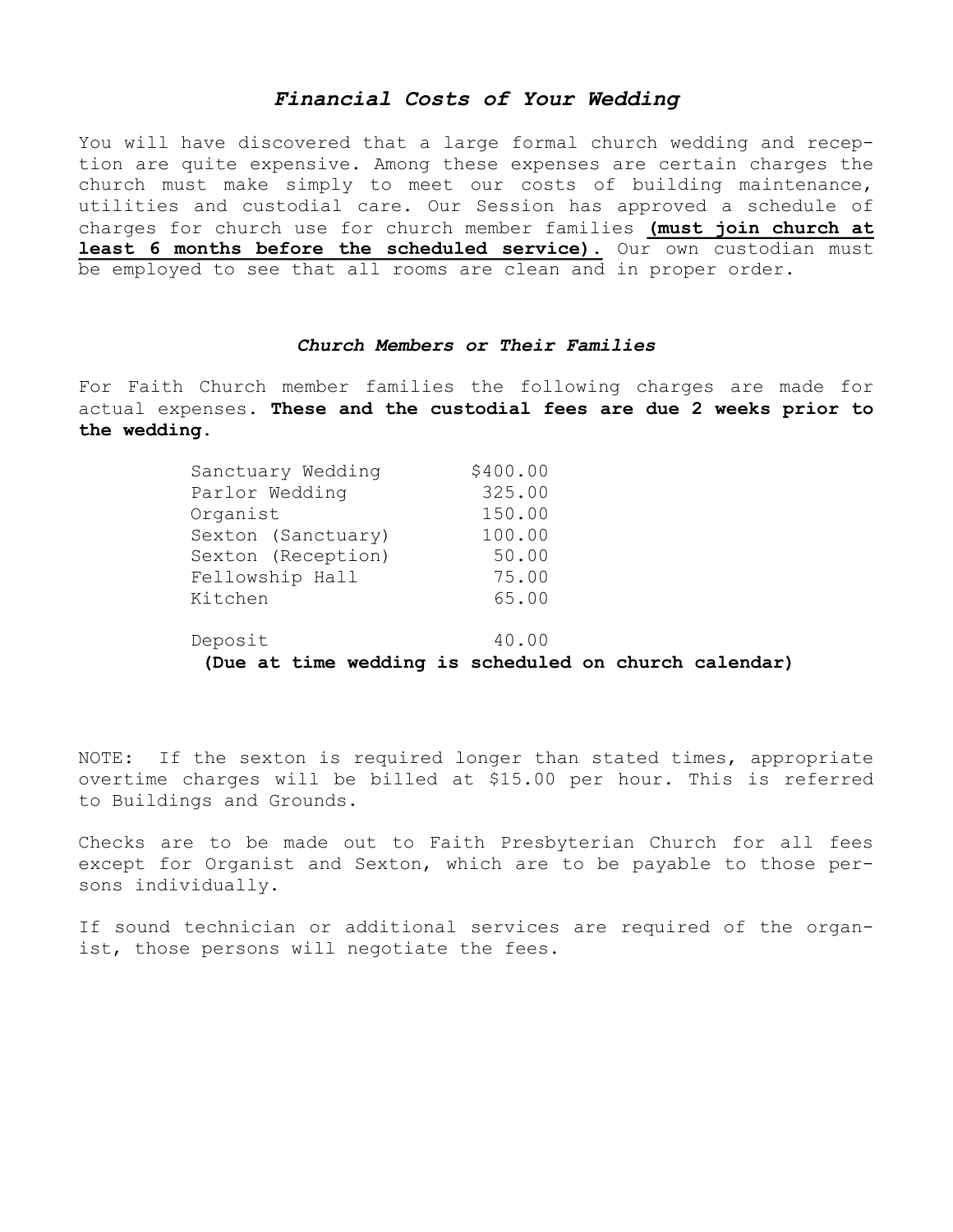#### *Clergyperson's Honorarium*

It is the privilege of the pastors of Faith Presbyterian Church to unite in marriage those persons who are members of their congregation, or their family members; therefore, there is no set fee.

#### *Church Organist's Fee*

The organist is a professional musician; therefore, an appropriate stipend is expected. The fee is \$150.00. Church members should pay this fee no later than the time of the rehearsal. The organist is required for all wedding rehearsals. Again, it is requested that our church organist be used for weddings held at Faith Presbyterian Church.

The Director of Music or the organist can suggest additional musicians (soloist and instrumentalist) if you desire. Although the fee is preset for the organist, an appropriate fee should be paid to all additional musicians as well.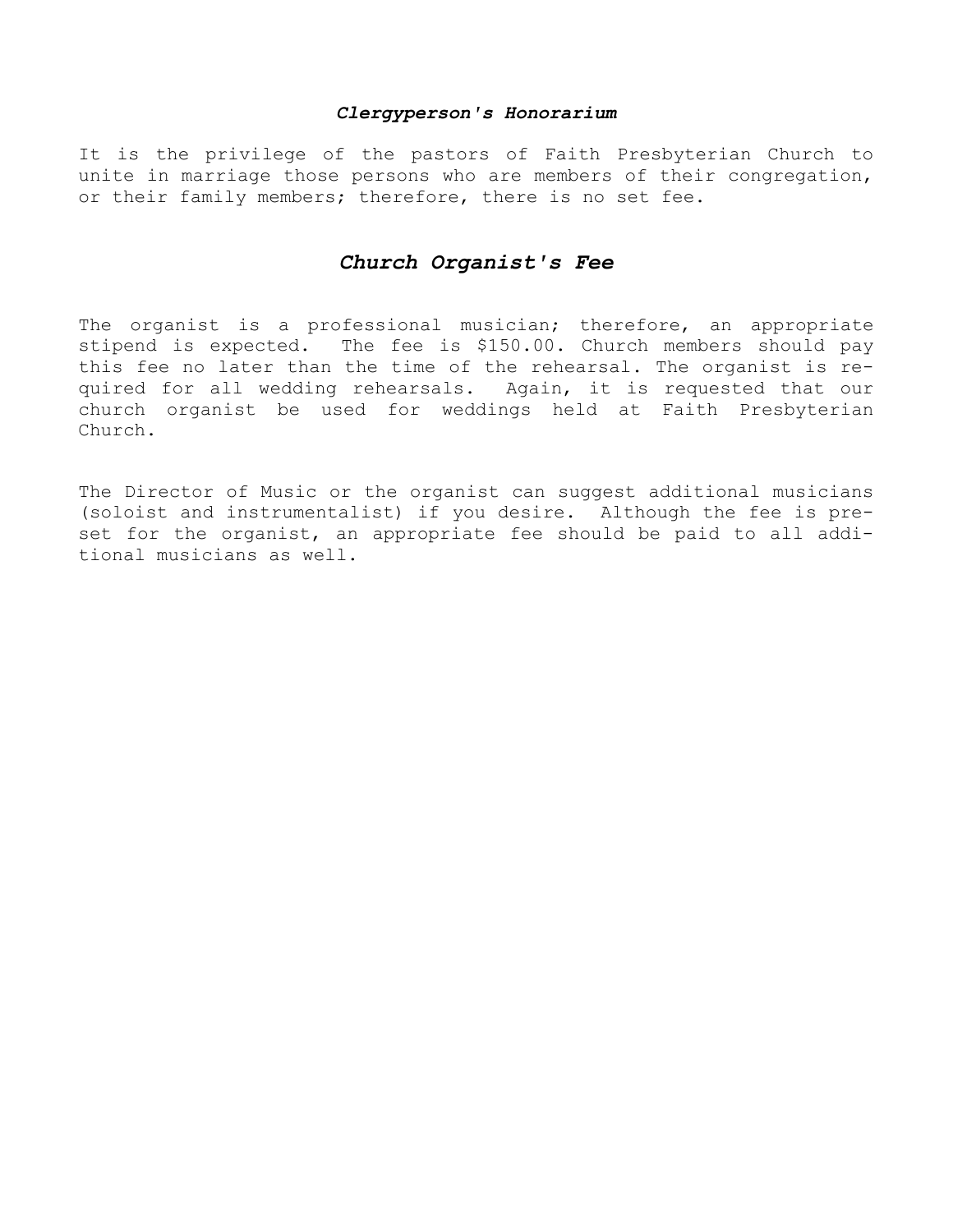#### *A GUIDE FOR THE SELECTION OF WEDDING MUSIC*

#### *PROCESSIONALS AND RECESSIONALS*

This is a short list of music that can be used for processionals and recessionals.

Hymns (taken from The Presbyterian Hymnal, 1990)

"All Creatures of Our God and King", page 455 "Joyful, Joyful, We Adore Thee", page 464 "Now Thank We All Our God", page 555 "Praise, My soul, the King of Heaven", page 479 "Praise Ye the Lord, the Almighty", page 482 "Rejoice Ye Pure in Heart", page 145 "Thine is the Glory", page 122 "When in Our Music God is Glorified", page 264

J. S. Bach "Jesu, Joy of Man's Desiring" "Now Thank We All Our God" "God My Shepherd Walks Beside Me" (tune - Sheep May Safely Graze) "Sleepers Awake"

John Bennett "Trumpet Voluntary in D"

William Boyce

"Trumpet Tune in D"

Andre' Campra

"Rigaudon"

Jeremiah Clarke

"Trumpet Voluntary in D Major"

Edward Edgar "Imperial March"

Eugene Gigout "Grand Choeur Dialogue"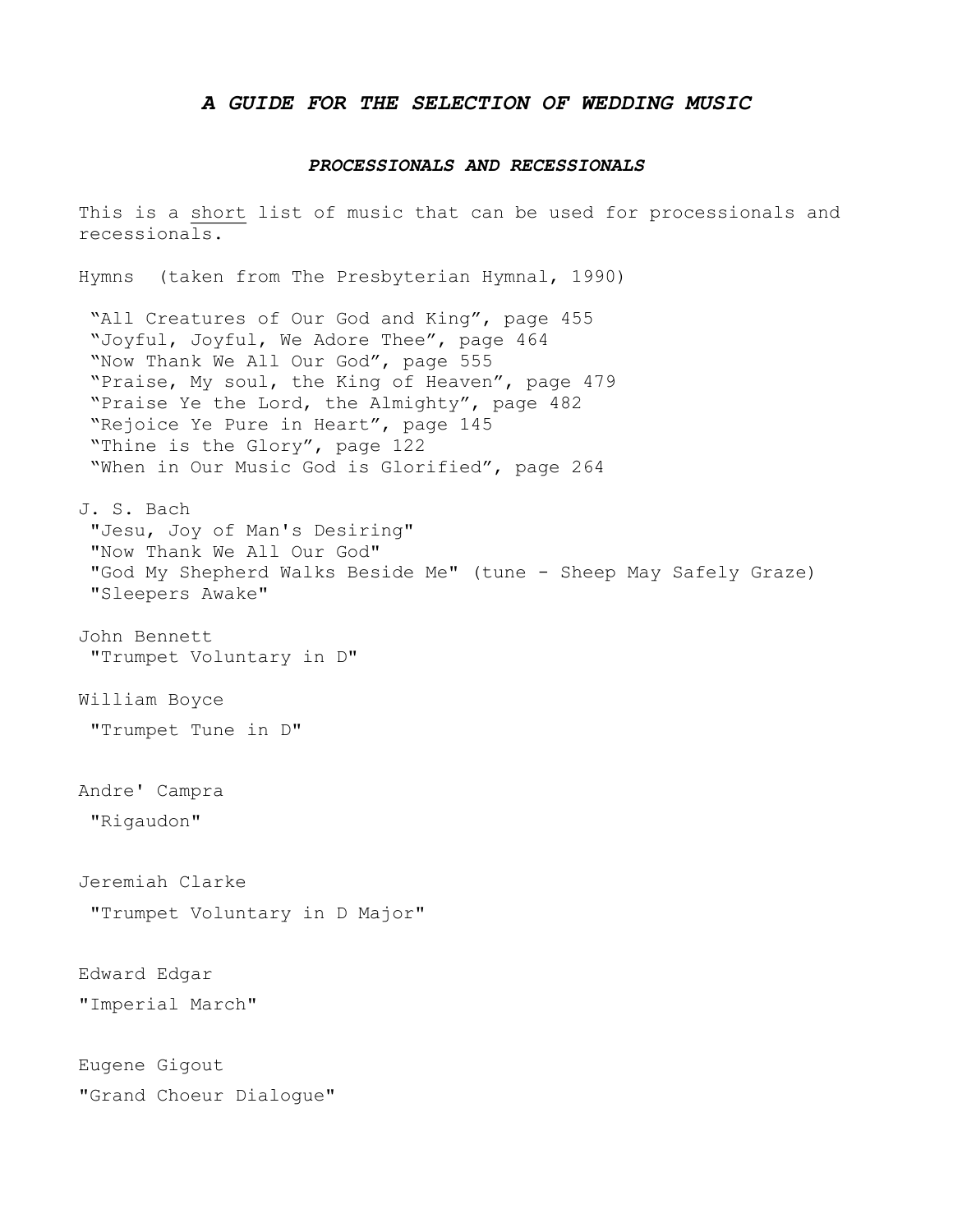G.F. Handel "Allegro Vivace" "Allegro Maestoso"

David Johnson Any trumpet tunes for organ

Benedetto Marcello "Psalm XIX"

Jean Mouret "Rondeau"

Flor Peeters "Aria"

#### *VOCAL SOLOS*

"Be Thou My Vision", page 339 "Blessed Jesus, At Your Word", page 454 "Deck Yourself, My Sous, with Gladness", page 506 "Love Divine, All Loves Excelling", page 376 "Not For Tongues of Heaven's Angels", page 531 "O God, You Give Humanity Its Name", page 532 "O Perfect Love", page 533 "The Grace of Life is Theirs", page 534 J.S. Bach "God My Shepherd Walks Beside Me" "My Heart Ever Faithful" "O Love That Casts Out Fear" Roberta Bitgood "The Greatest of These is Love" Paul Bunjes "Love Divine, All Loves Excelling" Joseph W. Clokely "O Perfect Love" Fern Dunlap "Wedding Prayer" Antonin Dvorak "God is my Shepherd" Cesar Franck "O Lord Most Holy" David Johnson "The Lord's Prayer"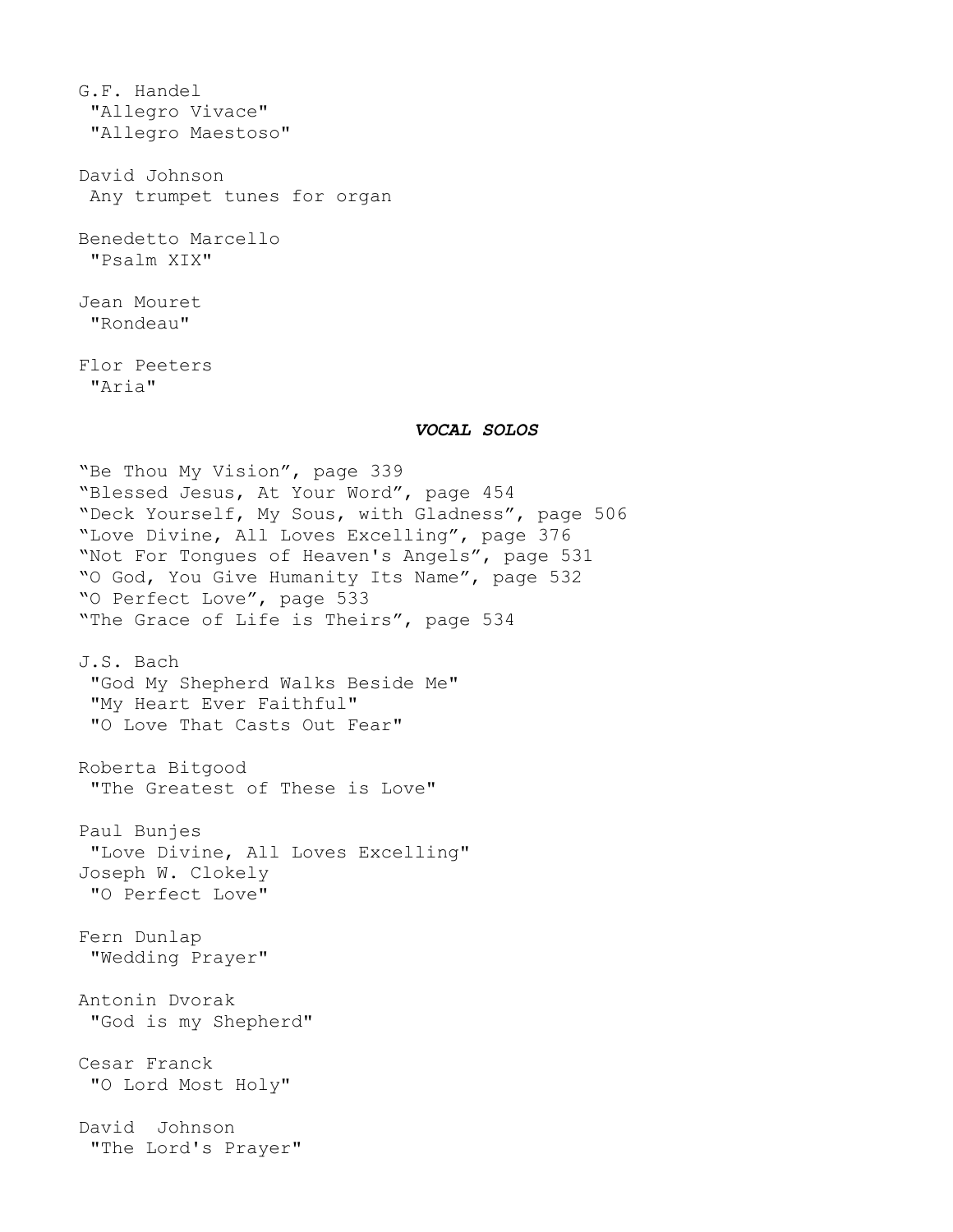Austin Lovelace "Jesus, Stand Beside Them" "O God of Love, To Thee We Bow" "A Wedding Benediction" Daniel Moe "The Greatest of These is Love" Flor Peeters "Wedding Song" "The Lord's Prayer" Eric Thiman "The God of Love My Shepherd Is" Arthur Trew "Brother James' Air" Melchior Vulpius "Abide with Them, Dear Savior" Healey Willan "My Lord, Life, Love" "O Perfect Love" There are also many collections that provide appropriate music for the wedding ceremony. Examples include:

Donald Busarow - A Ring of Gold Paul Bunjes - Wedding Blessings Antonin Dvorak - Biblical Songs, Vols. I and II Heinrich Schutz - Five Sacred Songs Dale Wood - Five Wedding Songs

**Remember:** If the music can be used for a typical worship service, it can be used for a church wedding.

**\*\*\***Suggestions for books to help plan your wedding.

Bridal Guide by Pamela Thomas (Third Edition) (A complete guide to weddings in churches and synagogues) Fifth Avenue Brides Publishing Company, Inc. La Crosse, Wisconsin 54601

\*Your Wedding by Winifred Gray \*You and Your Wedding by Winifred Gray **\***Both Winifred Gray books are available in the church library.